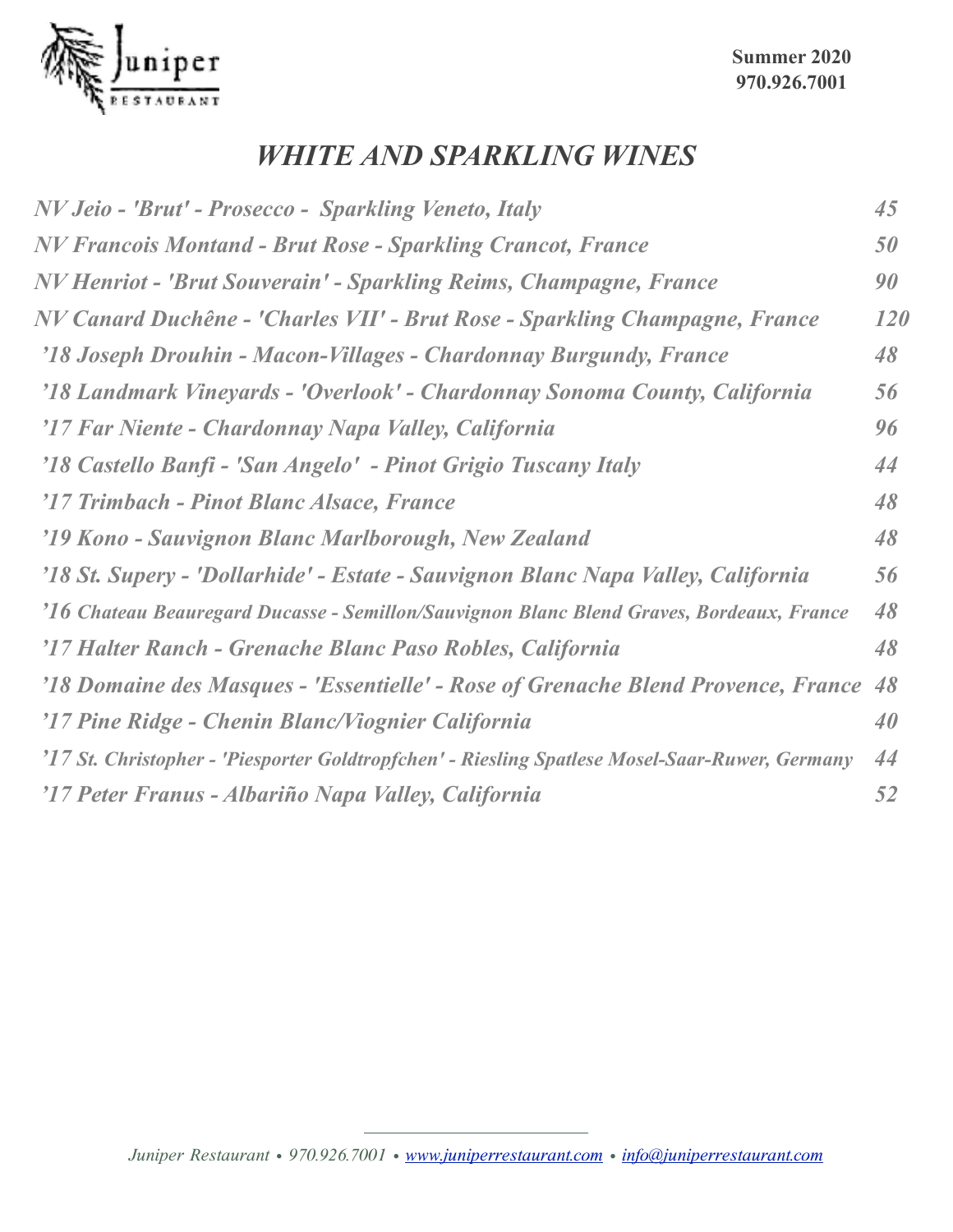

#### *RED WINES*

| '16 Van Duzer - Pinot Noir Willamette Valley, Oregon                             | 52 |
|----------------------------------------------------------------------------------|----|
| '18 Daou - Pinot Noir Central Coast, California                                  | 60 |
| '16 Patz & Hall - Pinot Noir Sonoma Coast, California                            | 72 |
| '16 Chateau Ste Michelle - 'Indian Wells' - Cabernet Sauvignon\ Columbia Valley, |    |
| <b>Washington</b>                                                                | 48 |
| '16 Chateau Pomeys - 'Moulis en Médoc' - Cabernet Blend Bordeaux, France         | 64 |
| '16 Paraduxx by Duckhorn - Cabernet Blend Napa Valley, California                | 68 |
| '16 Frank Family Vineyards - Cabernet Sauvignon Napa Valley, California          | 80 |
| '17 Famiglia Bianchi - Malbec Mendoza, Argentina                                 | 48 |
| '17 Juan Gil - Monastrell Jumilla, Spain                                         | 44 |
| '16 Ferrari-Carano - Merlot Sonoma County, California                            | 48 |
| '17 Tenuta di Ghizzano - 'Il Ghizzano' - Sangiovese/Merlot Blend Tuscany, Italy  | 48 |
| '17 Seghesio - Zinfandel Sonoma County, California                               | 52 |
| '15 E. Guigal -'Crozes-Hermitage' - Syrah Blend Rhone, France                    | 52 |
| '17 Ridge - 'Three Valley's' - Zinfandel Blend Sonoma County, California         | 68 |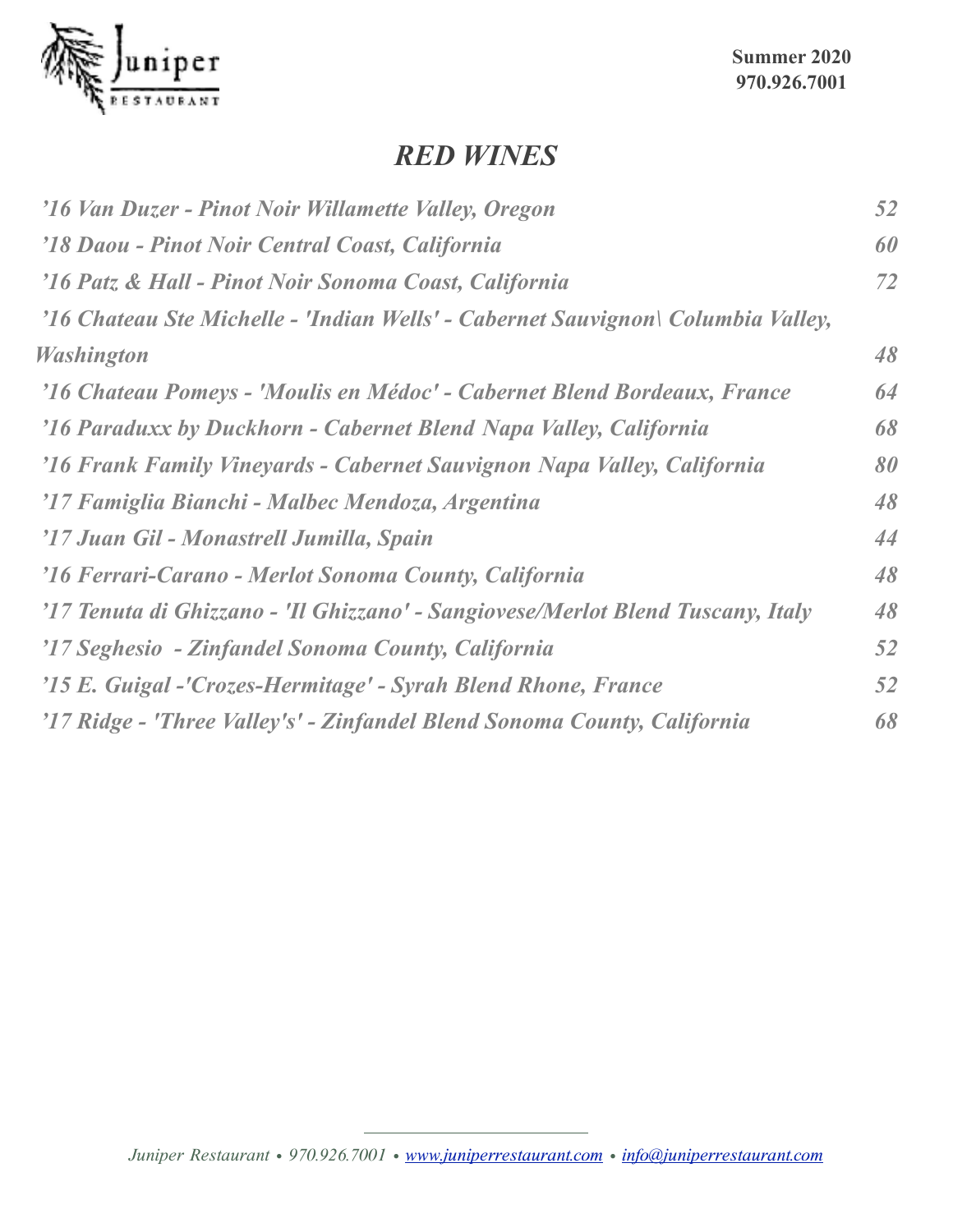

### *ALTERNATIVE WHITES*

| $10^{\circ}$  | <b>Chateau Montelena - Riesling</b><br><b>Potter Valley, California</b>              | 60  |
|---------------|--------------------------------------------------------------------------------------|-----|
| 16            | Meyer-Näkel - Spätburgunder - Rose of Pinot Noir Ahr, Germany                        | 60  |
| X             | Domain Serene - 'r' - Rose of Pinot Noir Willamette Valley, Oregon                   | 65  |
| $^{\prime}18$ | Joseph Mellot - 'Domaine des Mariners' - Sauvignon Blanc Pouilly-Fumé, France        | 65  |
| 10            | Knipser - 'Clarette' - Rose of Cabernet Sauvignon Pfalz, Germany                     | 65  |
| 17            | Livio Felluga - Pinot Grigio Collio, Italy                                           | 65  |
| 18            | Jean Reverdy - 'Les Villots' - Rose of Pinot Noir Sancerre, Loire, France            | 70  |
| 16            | Ellman Family Vineyards - 'Caryn Renae' - Sauvignon Blanc Napa Valley, California 70 |     |
| $^{\prime}15$ | Scarpetta - Friulano Friuli, Italy                                                   | 75  |
| $^{\prime}14$ | Robert Sinskey - 'Abraxas' - Pinot Blanc/Riesling Blend Sonoma Valley, California    | 75  |
| $^{\prime}15$ | Rochioli - Sauvignon Blanc Russian River Valley, California                          | 75  |
| 17            | Domaine Laporte - 'Le Rochoy' - Sauvignon Blanc Sancerre, Loire, France              | 85  |
| 17            | Darioush - Viognier Napa Valley, California                                          | 105 |
| $^{\prime}11$ | Eric Morgat - 'L'Enclos' - Chenin BlancSavennieres, Lorie, France                    | 105 |
| 13            | Robert Mondavi 'To Kalon Vineyard'-Reserve - Sauvignon Blanc Napa California         | 120 |
|               |                                                                                      |     |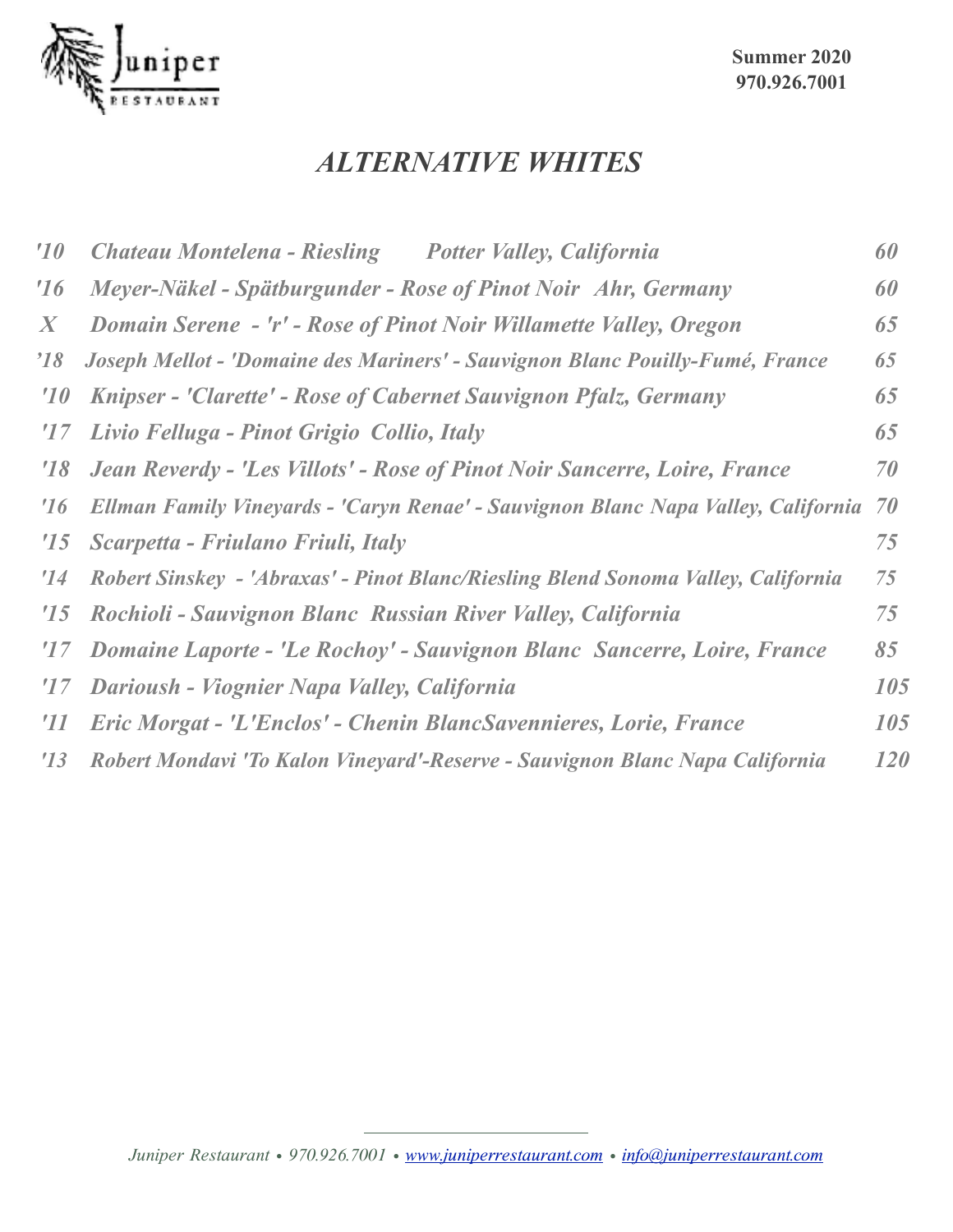

**Summer 2020 970.926.7001**

### *CHARDONNAY*

| $^{\prime}18$ | William Fevre - 'Chablis Domaine' Burgundy, France                    | 65         |
|---------------|-----------------------------------------------------------------------|------------|
| $^{\prime}17$ | <b>Sonoma County, California</b><br><b>Jordan</b>                     | 75         |
| '15           | Lioco Russian River Valley, California                                | 80         |
| 18            | Joseph Drouhin - Chablis Premier Cru Burgundy, France                 | 90         |
| '13           | Martinelli - 'Bella Vigna' Sonoma Coast, California                   | 95         |
| 12            | Hanzell Vineyards - 'Estate' Sonoma Valley, California                | 100        |
| 16            | Olivier Leflaive - 'Les Cloux' - Rully 1 er Cru Burgundy, France      | 105        |
| 13            | DuMOL - 'Isobel' - Charles Heintz Vineyard' Sonoma Coast, California  | <i>110</i> |
| 16            | Darioush Napa Valley, California                                      | 115        |
| 16            | Rollet - 'Clos de la Chappelle' - Pouilly-Fuisse Burgundy, France     | <b>120</b> |
| 17            | <b>Domaine Serene - 'Evenstad Reserve' Dundee Hills, Oregon</b>       | 135        |
| '14           | Brewer - Clifton - 'Hapgood' Santa Rita Hills, California             | <b>140</b> |
| '14           | Hirsch Vineyards - 'Estate' Sonoma Coast, California                  | <i>150</i> |
| 17            | Kosta Browne - 'One Sixteen' Russian River Valley, California         | 160        |
| 16            | Signorello - 'Hope's Cuvée' Napa Valley, California                   | 170        |
| $^{\prime}17$ | Borgeot - 'Les Chenevottes' - Chassagne-Montrachet = Burgundy, France | 180        |
| 12            | Grgich Hills - 'Paris Tasting Commemorative' Napa Valley, California  | <b>200</b> |
| 16            | Peter Michael - 'Ma Belle Fille' Knights Valley, California           | <b>250</b> |
| $\theta$      | Louis LaTour - Corton-Charlemagne - Grand Cru Burgundy, France        | 250        |
| 14            | Kongsgaard Napa Valley, California                                    | 275        |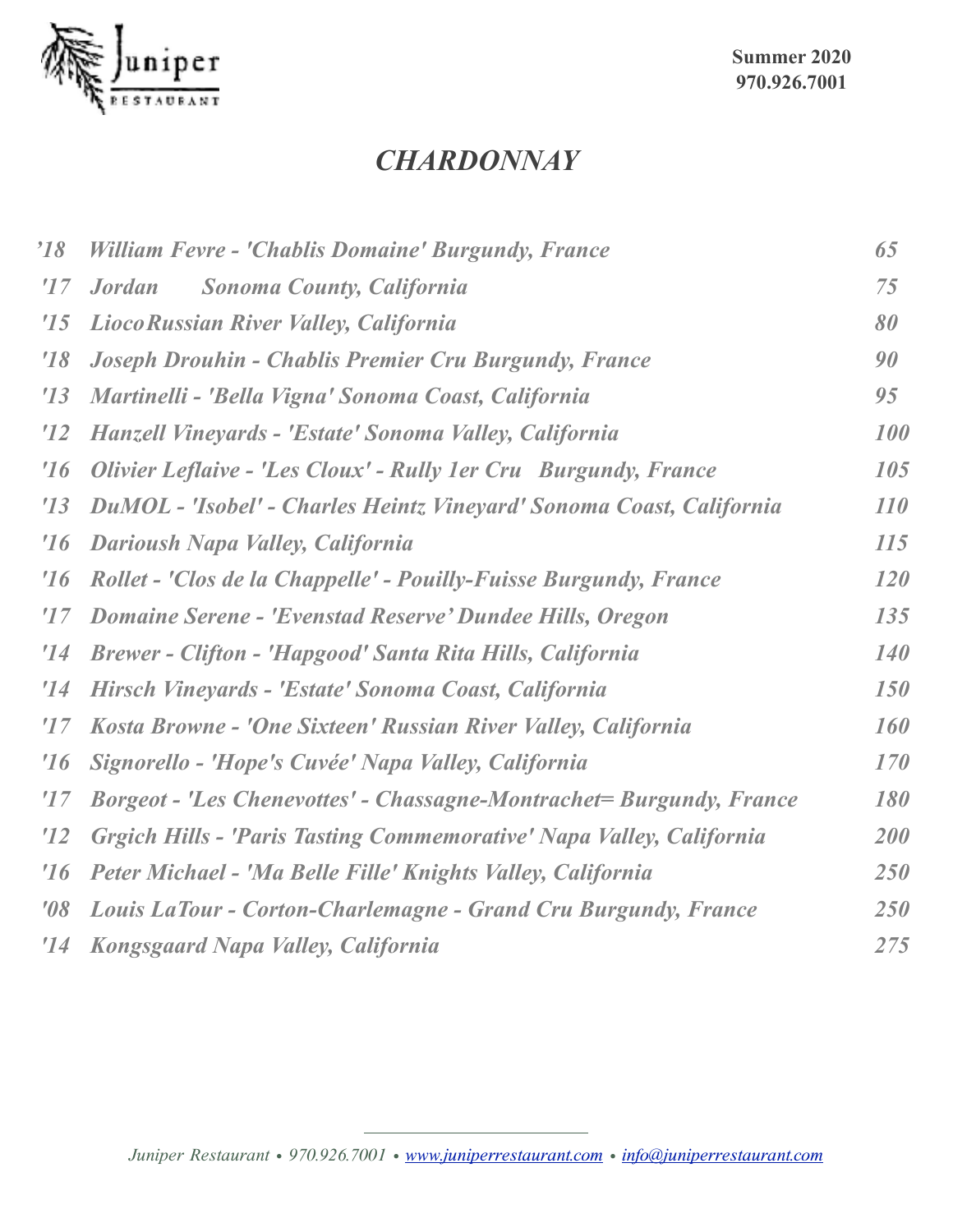

#### *PINOT NOIR*

|               | '16 FEL by Cliff Lede Anderson Valley, California                           | 75         |
|---------------|-----------------------------------------------------------------------------|------------|
| 16            | Melville - 'Estate' Sta. Rita Hills, California                             | 80         |
| '15           | Robert Sinskey Vineyards - 'Los Carneros' Carneros, Napa Valley, California | 85         |
| 16            | Timothy Malone Wines - 'Chehalem Mountians' Willamette Valley, Oregon       | 90         |
| 16            | Ellman Family Vineyards - 'Alexis Skye' Sonoma Coast, California            | 95         |
| '14           | Villa Maria - 'Taylors Pass Vineyard' Marlboroough, New Zealand             | 100        |
| 16            | Joseph Drouhin - 'Cotes du Beaune' Burgundy, France                         | 115        |
| 16            | Saintsbury - 'Pratt Vineyard' Sonoma Coast, California                      | 120        |
| $^{\prime}17$ | Ken Wright Cellars - 'Canary Hill Vineyard' Yamhill-Carlton, Oregon         | <i>125</i> |
| 13            | <b>Boheme - 'English Hill Vineyard' Sonoma Coast, California</b>            | 130        |
| 16            | Joseph Drouhin - Aloxe Corton Burgundy, France                              | <b>140</b> |
| '15           | Cristom - 'Jessie Vineyard' Eola-Amity Hillas, Oregon                       | 155        |
| '15           | <b>Bouchard - Vosne-Romanée Burgundy, France</b>                            | <b>160</b> |
| '15           | Cambria - 'Julia's Vineyard' Santa Maria Valley, California                 | 165        |
| '14           | Cobb - 'Emmaline Ann Vineyard' Sonoma Coast, California                     | 175        |
| 16            | Goldeneye - 'Gowan Creek Vineyard' Anderson Valley, California              | 175        |
| '14           | <b>Flowers - 'Camp Meeting Ridge' Sonoma Coast, California</b>              | 185        |
| '14           | Patz & Hall - 'Pisoni Vineyard' Santa Lucia Higlands, California            | 200        |
| 16            | <b>Beaux Frères - 'The Beaux Frères Vineyard' Willamette Valley, Oregon</b> | 215        |
| 12            | <b>Williams Selvem Sonoma Coast, California</b>                             | 235        |
| '15           | <b>Bouchard - 'Vigne de L'Enfant Jesus' Burgundy, France</b>                | 275        |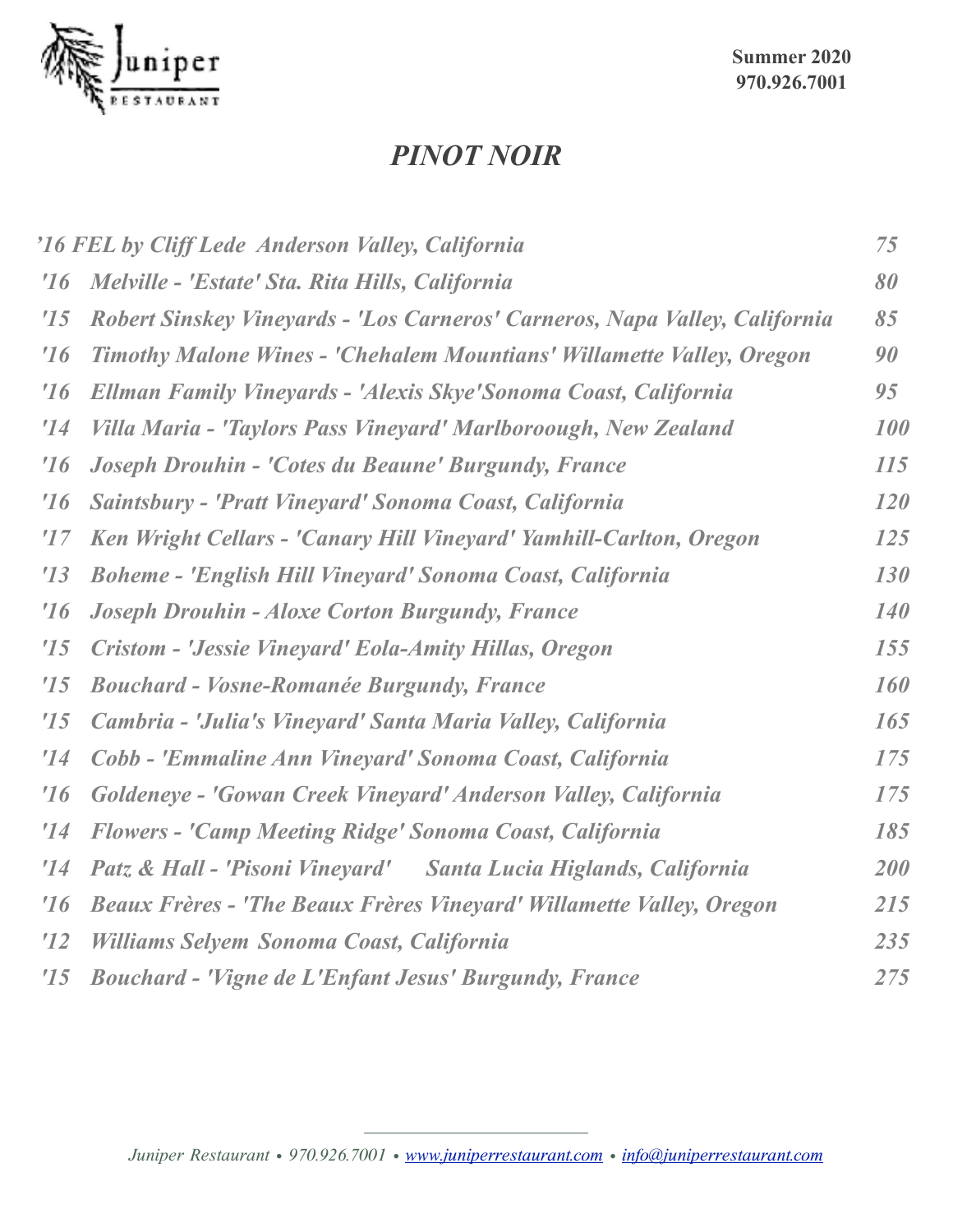

## *MERLOT*

| '12 Northstar Columbia Valley, Washington                                   | 75         |
|-----------------------------------------------------------------------------|------------|
| '14 Robert Sinskey Vineyards - 'POV' - Merlot Blend Napa Valley, California | 85         |
| '16 Peter Franus - 'Stewart Vineyard' Napa Valley, California               | 85         |
| '13 J. Bookwalter - 'Foreshadow' Columbia Valley, Washington                | 90         |
| '15 Manoir de Gay Pomerol, Bordeaux, France                                 | 100        |
| '16 Grgich Hills - 'Estate' Napa Valley, California                         | 105        |
| '14 Pepper Bridge - 'Estate' Walla Walla Valley, Washington                 | <b>120</b> |
| '16 PlumpJack Napa Valley, California                                       | <b>140</b> |
| '16 Shafer - TD-9 - Merlot Blend Napa Valley, California                    | 150        |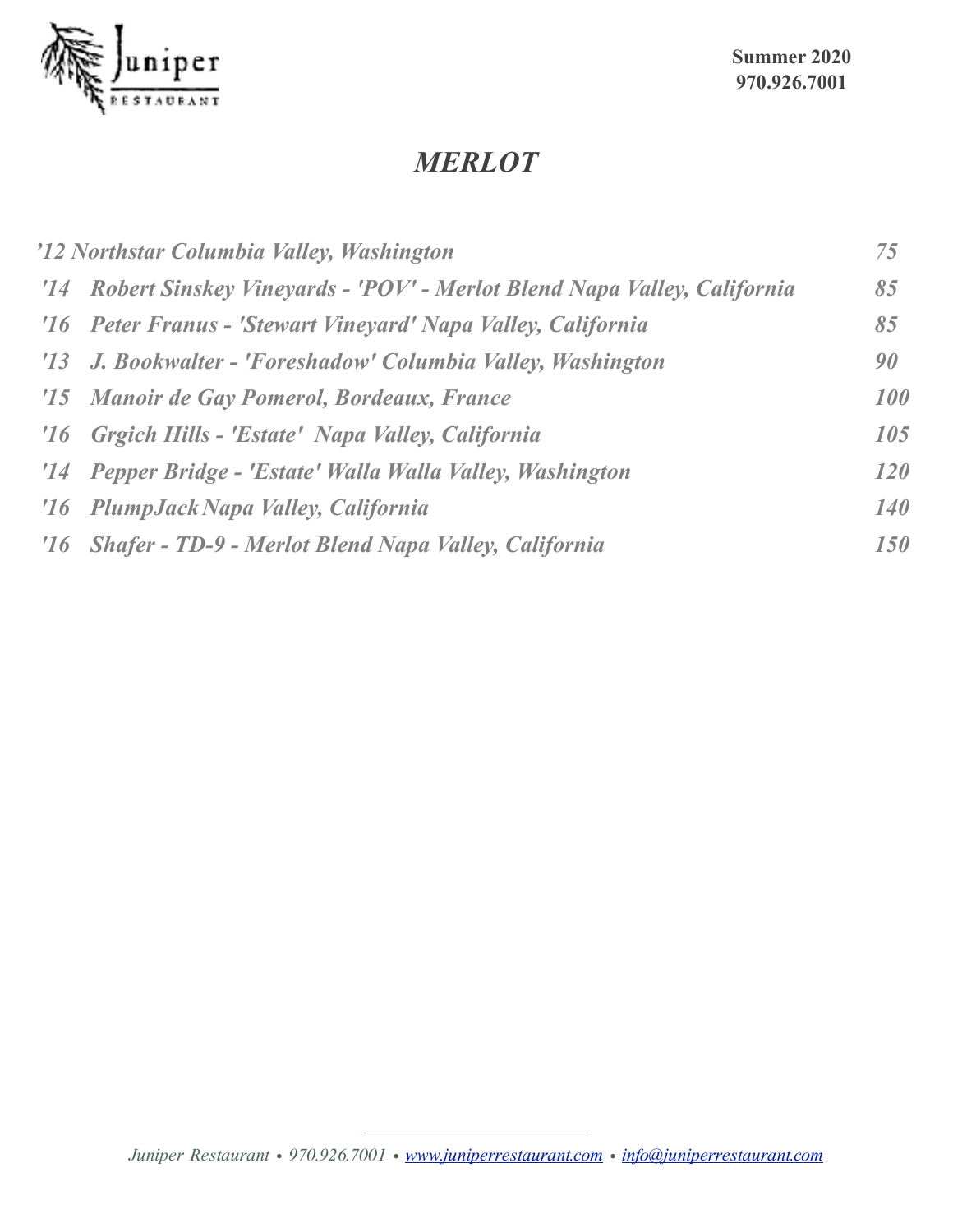

# *CABERNET SAUVIGNON*

| '11 Carpineto - 'Farnito' Tuscany, Italy                                      | 85         |
|-------------------------------------------------------------------------------|------------|
| '17 Daou - 'Estate Reserve' - Adelaida Distrcit Paso Robles, California       | 90         |
| '16 Smith Story - 'Pickberry Vineyard' Sonoma Mountain, California            | 100        |
| '16 Halter Ranch - 'Ancestor' - Estate Reserve Paso Robles, California        | 105        |
| '13 Kenwood Vinyards - 'Artist Series' Sonoma County, California              | 115        |
| '14 Mount Peak - 'Sentinel' - Monte Rosso Vineyard Sonoma Valley, California  | 125        |
| '16 Long Shadows - 'Feather' Columbia Valley, Washington                      | <b>140</b> |
| '16 Ellman Family Vineyards - 'Jemma' Oakville, California                    | 145        |
| '16 Peter Franus - 'Brandlin Vineyard' Mount Veeder, California               | 155        |
| '15 Cliff Lede - 'Stags Leap District' Napa Valley, California                | 160        |
| '15 Silver Oak Alexander Valley, California                                   | 170        |
| '15 Sinegal Napa Valley, California                                           | 185        |
| '10 Heitz Cellars - 'Trailside Vineyard' St. Helena, California               | 195        |
| '14 Nickel & Nickel - 'C.C. Ranch' Rutherford, California                     | 215        |
| '14 Ellman Family Vneyards - 'Beckstoffer Georges III' Rutherford, California | 225        |
| '13 Gargiulo Vineyards - 'Money Road Ranch' Oakville, California              | 235        |
| '15 Concha y Toro - Don Melchor - 'Puente Alto Vineyard' Maipo Valley, Chile  | 240        |
| '14 Skipstone - 'Oliver's Blend' Alexander Valley, California                 | 275        |
| '16 Plumpjack - 'Estate' Oakville, Napa, California                           | 285        |
| '10 Merus Napa Valley, California                                             | 300        |
| '14 Spottswoode - 'Family Estate Grown' St. Helena, California                | 400        |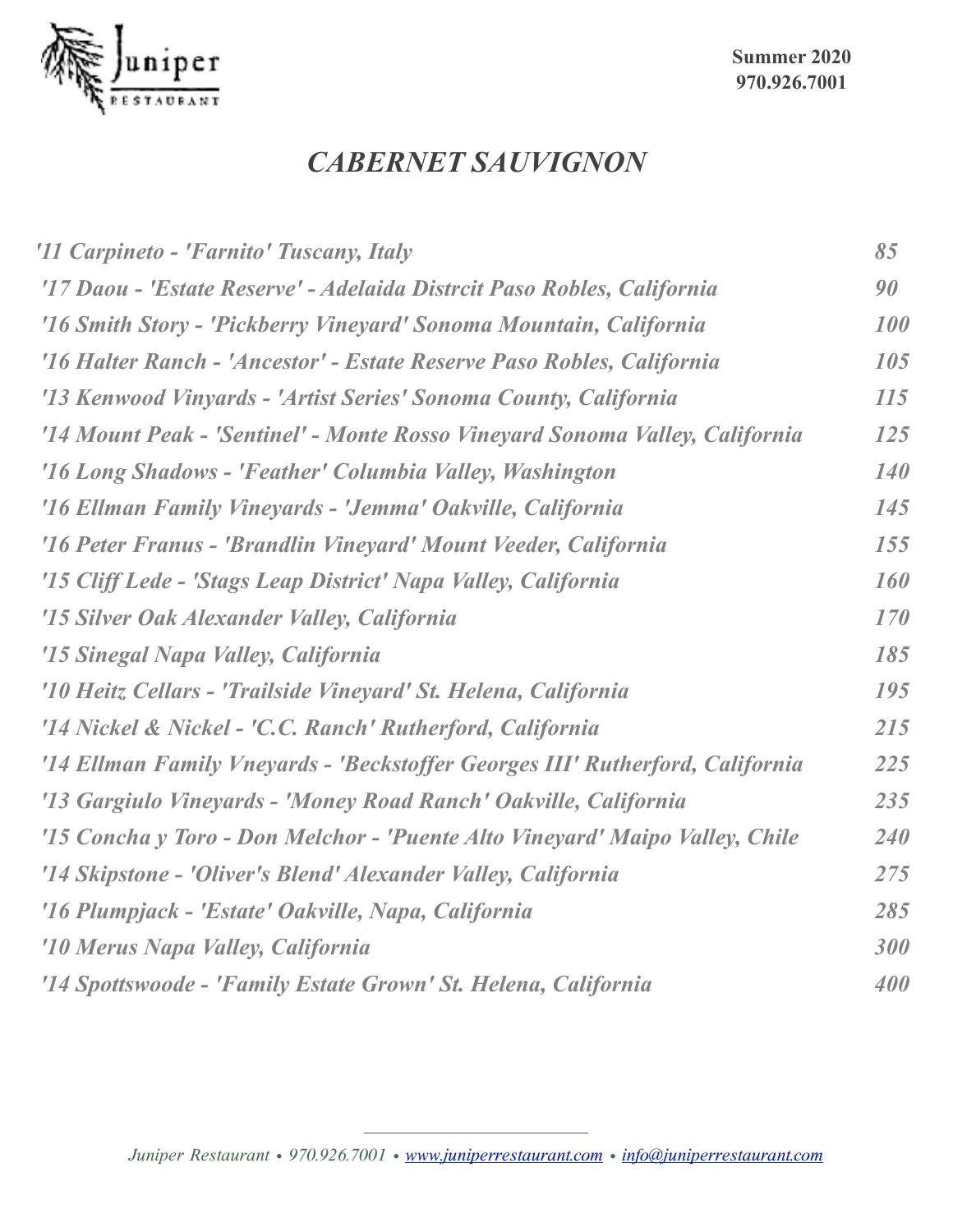

# *ALTERNATIVE REDS*

| '14 Halter Ranch - Estate' - Syrah Paso Robles, California                                       | 75         |
|--------------------------------------------------------------------------------------------------|------------|
| '10 Bernard Magrez -'Les Pensees de la Tour Carnet'-Merlot Blend Haut-Medoc, Bordeaux, France 85 |            |
| '12 Martinelli - 'Vellutini Ranch' - Zinfandel Russian River Valley, California                  | 95         |
| '16 Justin - 'Isosceles' - Cabernet/Cabernet Franc Blend Paso Robles, California                 | 100        |
| '16 Allegrini - 'La Poja' - Corvina Veronese Veneto, Italy                                       | 100        |
| '17 Bodegas El Nido - 'Clio' - Monastrell/Cabernet Blend Jumilla, Spain                          | 105        |
| '11 Chateau Musar - Cabernet Blend Bekaa Valley, Lebanon                                         | 105        |
| '16 Johann Michel - 'Cornas' - Syrah Northern Rhone, France                                      | 110        |
| '15 J. Bookwalter - 'Suspense' - Merlot/Cabernet Franc Blend Columbia Valley, Washington 115     |            |
| '15 Andre Brunel - 'Les Cailloux' - Chateauneuf-du-Pape - Grenache Blend Rhone, France 120       |            |
| '16 Gargiulo Vineyards - 'Aprile' - Super Oakville Blend Oakville, Napa, California              | <b>120</b> |
| '12 Ravenswood - 'Old Hill Vineyard' - Zinfandel Sonoma Valley, California                       | 125        |
| '16 Quilceda Creek - 'CVR ' - Cabernet Blend Columbia Valley, Washington                         | 130        |
| '10 Cusumano - 'Noá' - Nero d'Avola/Cabernet/Merlot Blend Sicilia, Italy                         | 130        |
| '12 Domaine Clusel-Roch - 'Classique' - Syrah Blend Cote-Rotie, Rhone, France                    | 145        |
| '15 Robert Mondavi - Cabernet Franc Oakville, California                                         | 150        |
| '10 Schild Estate - 'Moorooroo' - Shiraz Barossa Valley, Australia                               | 165        |
| '10 Cune - 'Imperial' - Gran Reserva - Tempranillo Rioja, Spain                                  | 170        |
| '16 Gaja - Ca'Marcanda - 'Margari' - Cabernet Franc Blend Bolgheri, Tuscany, Italy               | 180        |
| '14 Shafer - 'Relentless' - Syrah Napa Valley, California                                        | 200        |
| '13 Bramare - 'Marchiori Vineyard' - Malbec Mendoza, Argentina                                   | 225        |
| '16 Montes - 'Purple Angel' - Carmenere/Petit Verdot Blend Colchagua Valley, Chile               | <b>240</b> |
| '08 Tedeschi - 'Capitel Monte Olmi' - Amarone Classico - Corvina Valpolicella, Italy             | 250        |
| '12 Lapostolle - 'Clos Apalta' - Limited - Carmenere/Cabernet Blend Colchagua Valley, Chile      | 275        |
| '16 Bodegas El Nido - 'El Nido' - Cabernet/Monastrell Blend Jumilla, Spain                       | 300        |
| '08 Merryvale - 'Profile' - Cabernet Blend (Half Bottle Available) Napa Valley, California 175   | 350        |
| '14 Quintessa - Cabernet Blend Rutherford, California                                            | 375        |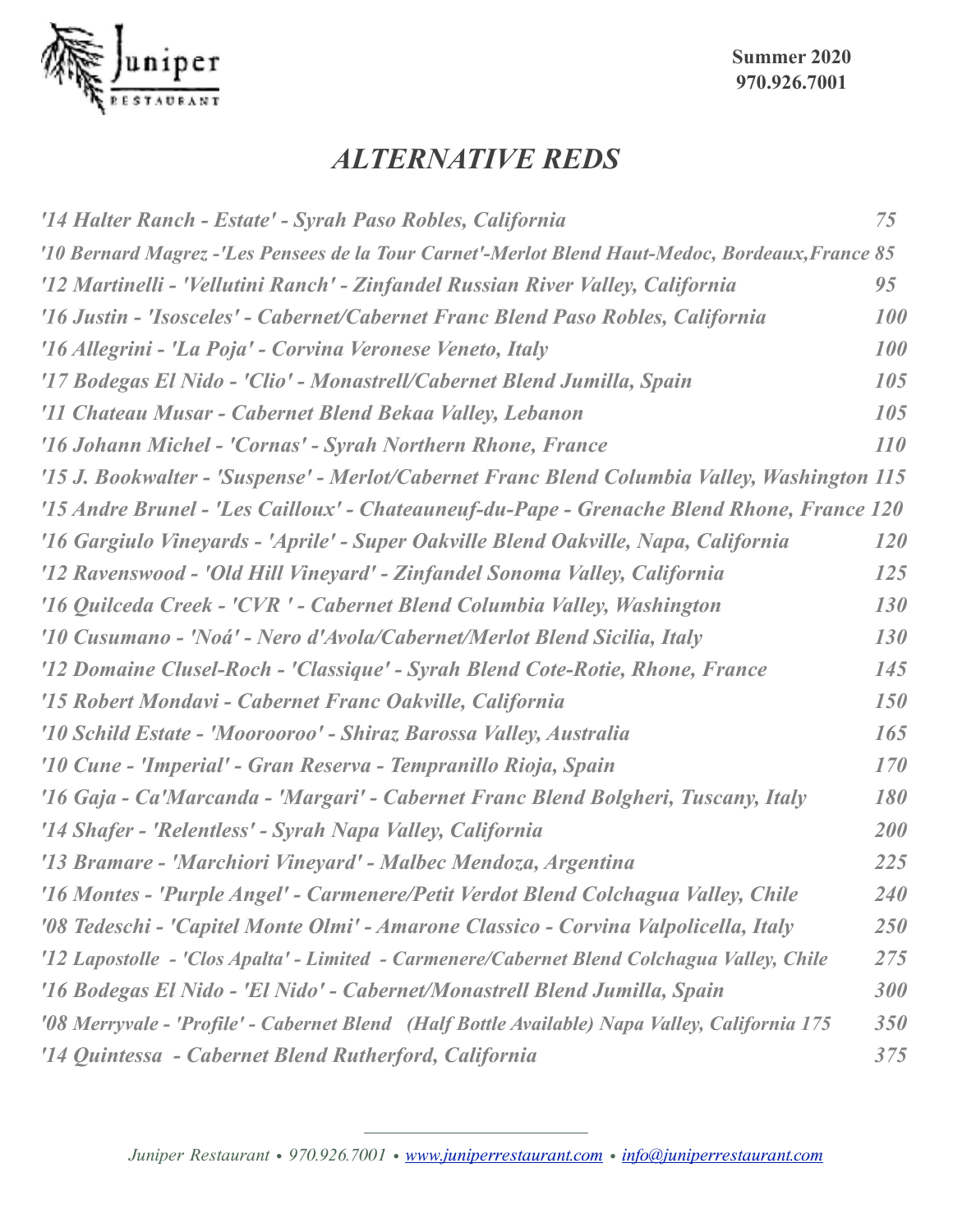

#### *VERTICAL*

| '03 Moet & Chandon - 'Dom Perignon' Champagne, France                                   | 400       |
|-----------------------------------------------------------------------------------------|-----------|
| '04 Moet & Chandon - 'Dom Perignon' Champagne, France                                   | 500       |
| '09 Louis Roederer - 'Cristal' Reims, Champagne, France                                 | 600       |
| '11 Robert Mondavi - 'To Kalon Reserve' Napa Valley, California                         | 325       |
| '12 Robert Mondavi - 'To Kalon Reserve' Napa Valley, California                         | 375       |
| '13 Robert Mondavi - 'To Kalon Reserve' Napa Valley, California                         | 375       |
| '01 Penfolds - 'Grange' - Shiraz South Australia                                        | 600       |
| '99 Penfolds - 'Grange' - Shiraz South Australia                                        | 650       |
| '08 Bond - 'Vecina' Napa Valley, Californiab                                            | 800       |
| '08 Bond - 'Melbury' Napa Valley, California                                            | 800       |
| '07 Bond - 'Vecina' Napa Valley, Californiab                                            | 900       |
| '07 Bond - 'Melbury' Napa Valley, California                                            | 900       |
| '00 Angelo Gaja - 'Darmagi' - Cabernet Sauvignon Piedmont, Italy                        | 1000      |
| '00 Angelo Gaja - 'Sperss' - Nebbiolo Barolo, Piedmont, Italy                           | 1200      |
| '00 Angelo Gaja - 'Sori San Lorenzo' - Nebbiolo Barolo, Piedmont, Italy                 | 1500      |
| '83 Chateau Latour Pauillac, Bordeaux, France                                           | 900       |
| '93 Chateau Latour Pauillac, Bordeaux, France                                           | 1200      |
| '04 Domaine de la Romanee-Conti - 'Grands Echezeaux' Cote de Nuits, Burgundy, France    | 1750      |
| '99 Domaine de la Romanee-Conti - 'Grands Echezeaux' Cote de Nuits, Burgundy, France    | 2500      |
| '14 Silver Oak - Cabernet Sauvignon 1.5 Liter Napa Valley, California                   | 600       |
| '12 Groth - 'Reserve' - Cabernet Sauvignon 1.5 Liter Oakville, Napa, California         | 600       |
| '13 Caymus - 'Special Selection' - Cabernet Sauvignon 1.5 Liter Napa Valley, California | 750       |
| '10 Silver Oak - Cabernet Sauvignon 3 Liter Alexander Valley, California                | 900       |
| '13 Shafer - 'Hillside Select' - Cabernet Sauvignon 1.5 Liter Napa Valley, California   | 1250      |
| '11 Araujo - 'Eisele Vineyard' - Syrah Napa Valley, California                          | 500       |
| '14 Tenuta dell Ornellaia Bolgheri, Tuscany, Italy                                      | 525       |
| '14 Tuck Beckstoffer - 'Mockingbird' Napa Valley, California                            | 525       |
| '13 Tenuta San Guido - 'Sassicaia' Bolgheri, Tuscany, Italy                             | 550       |
| '09 Chateau Lynch Bages - 'Grand Cru' (2006 1/2 Bottle Available) Pauillac, Bordeaux    | \$275 575 |